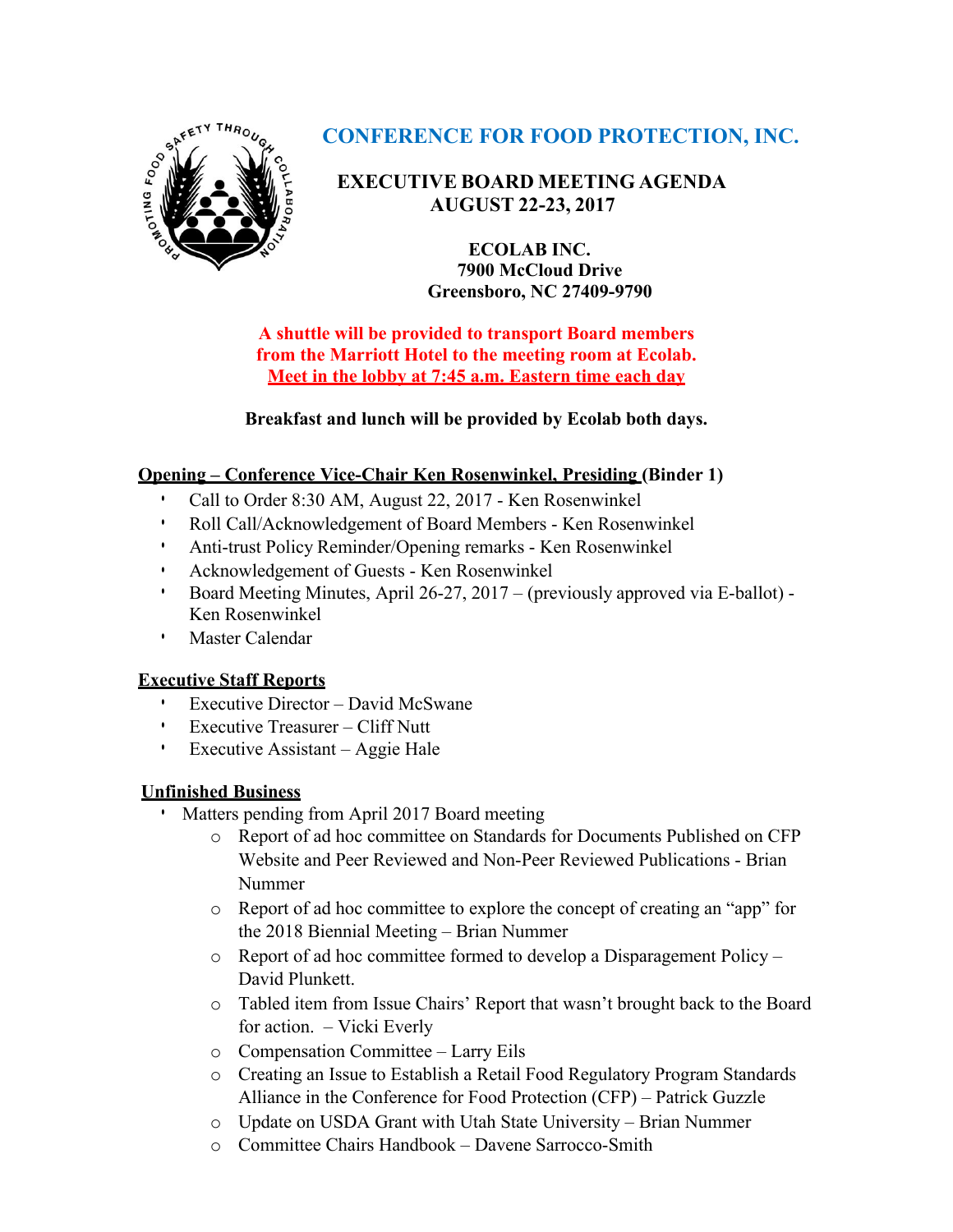#### **2018 Biennial Meeting Update**

- Local Arrangements Committee Julie Henderson and Pamela Miles
- Online registration EventBrite Aggie Hale
- Council Formation Report Council Chairs
- Set registration fees David McSwane
- Pre-registration packet David McSwane
- Keynote Speaker suggestions David McSwane
- Gifts for Speakers David McSwane

# **Council Reports (Binder 2)**

*All Committee Reports must be submitted to the Executive Director by August 4, 2017*

- Council I Report Rick Barney and Todd Mers
	- o Reports of Council I Committees
	- Clean in Place
	- Unattended Food Establishments
- Council II Report David Lawrence and Sharon Wood
	- o Reports of Council II Committees
		- Demonstration of Knowledge
			- § Employee Food Safety Training
- Council III Report Davene Sarrocco-Smith and Dr. Keith Jackson
	- o Reports of Council III Committees
		- Produce Wash
		- Special Process Control
		- Mail Order Food Safety

### **Standing Committee Reports (Binder3)**

*All Committee Reports must be submitted to the Executive Director by August 4, 2017*

- Audit Danny Follett.
- Constitution, Bylaws/Procedures John Luker
- Finance Terry Levee
- Food Protection Manager Certification Sean Dunleavy
- Issue Vicki Everly/Debbie Watts
- Nominating John Luker
- Program Dr. Jay Neal
- Program Standards Committee Angie Cyr
- Resolutions Michael Roberson
- Strategic Planning Tom Ford

### **Special Committees and Reports (Binder 4)**

- AFDO Steve Moris
- Sponsorship Committee Janice Buchanon
- Update on review and revision of NSF Standard 12 Peter Voss/Tim Tewksbary

# **Federal Agency Reports**

- FDA Glenda Lewis
- USDA Dr. William Shaw
- CDC Vincent Radke